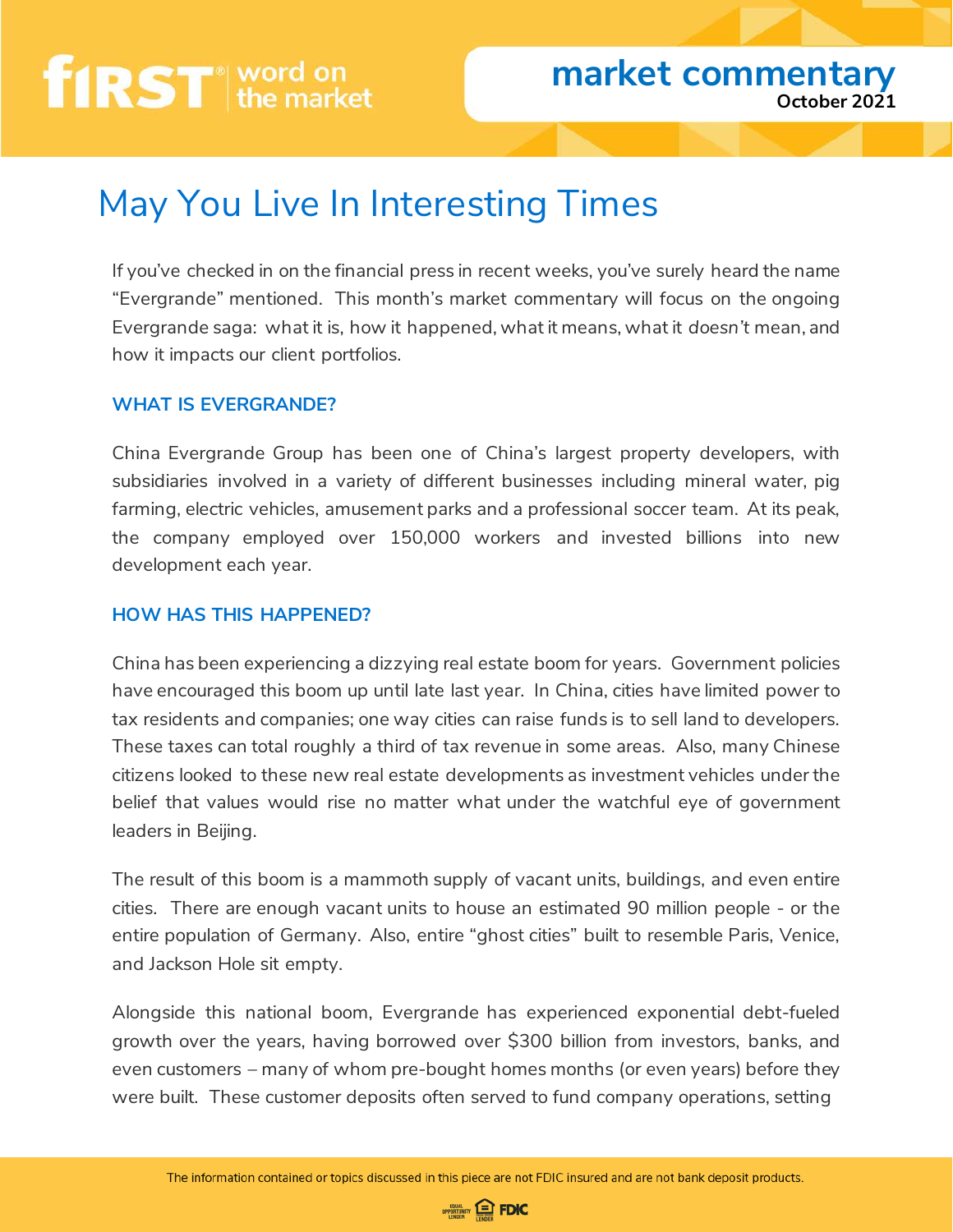up a dynamic similar to a Ponzi scheme. As long as Evergrande was able to pre-sell its new developments, the company's cash flows would remain strong. If new development stopped, the company's cash flows would take a significant cut.

Late last year the Chinese government, in an attempt to control the bursting of the real estate bubble, enacted a "three red lines" policy that effectively tried to clean up property developers' balance sheets. Part of this policy was to limit the amount of new debt these companies could issue to fund new development. And without new development, Evergrande's fortunes have taken a massive hit.

#### **WHAT DOES THIS MEAN?**

In China, Evergrande's troubles could have a ripple effect across the economy. First and foremost, the company had to stop work on unfinished projects so now property buyers might not have anywhere to live. Suppliers and contractors aren't able to be paid – it has been reported that Evergrande is offering unfinished units to pay off some of these debts.

Chinese investors and banks may get hit with losses, though the final amount is unknown. The company is in the process of selling off some assets in order to raise funds in the near term.

More broadly, Chinese economic growth is being threatened as the reins are pulled in on the real estate sector. For years, the phenomenal growth of the Chinese economy was fueled by investment into the real estate sector; as a percentage of overall economic activity, real estate accounted for nearly a third. But as the years passed, the Chinese have been experiencing diminishing returns on these investments. Between 2008 and 2019, total debt within the Chinese economy rose from 169% of gross domestic product to 306% of GDP, while GDP growth fell from 10% per year to 6%. From 2000 to 2010, productivity growth was over 2.5%; since 2015, it has been negative.

Complicating things further is the Chinese government's recent push to expand state control over the economy. In recent months, regulators have moved in on tech companies involved in online payments, videogames, ride-sharing and education. These are the most visible efforts in a campaign by President Xi Jinping to rein in market forces, direct

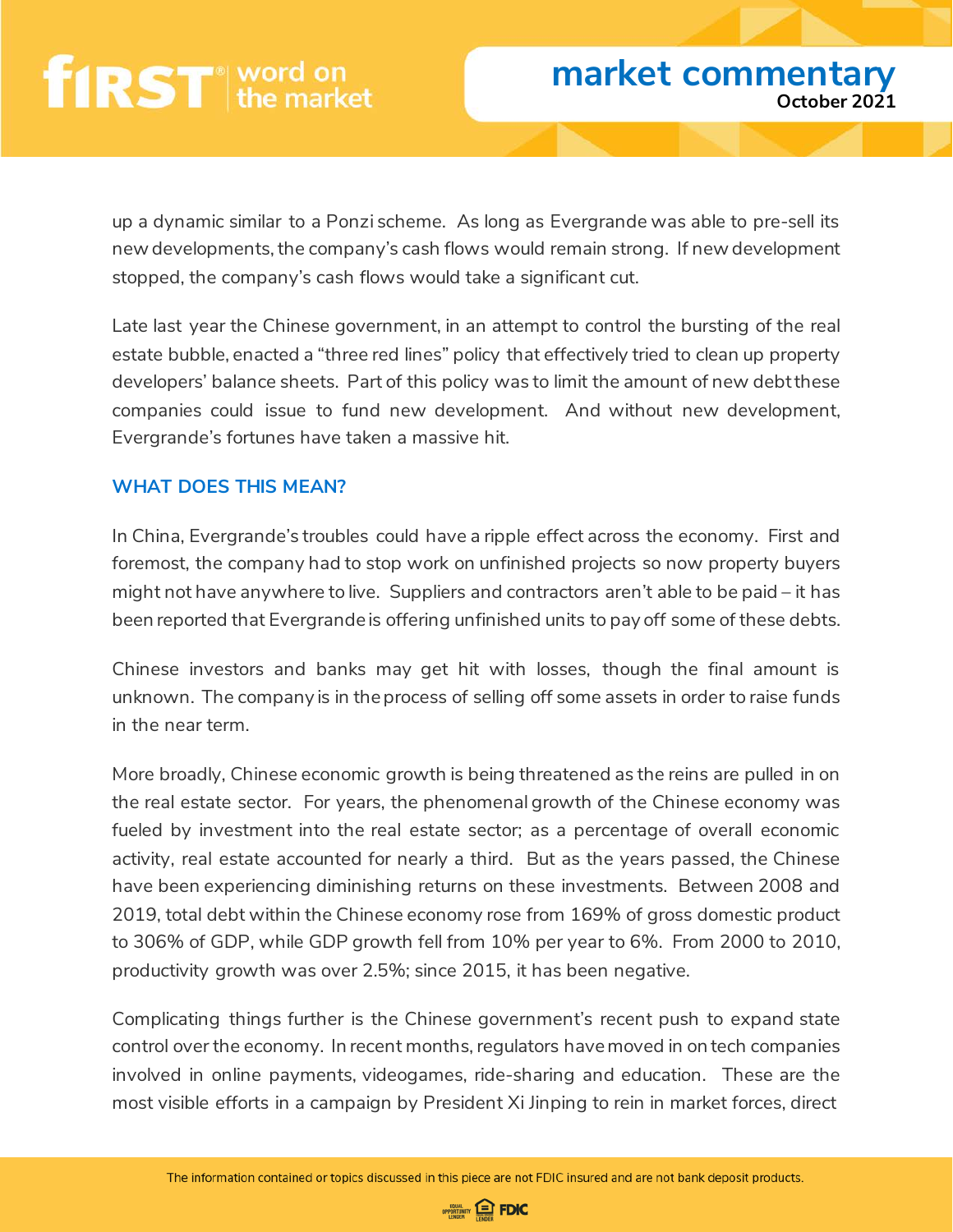the flow of capital and restrict how companies and investors make profits. Large companies are being coerced into making large "charitable contributions" to Beijing's preferred causes, sell shares to state investment funds and put state officials on their boards.

The phrase "may you live in interesting times" has been widely attributed to an old Chinese curse. "Better to be a dog in times of tranquility than a human in times of chaos" wrote Feng Menglong in *Stories to Awaken the World* (published in 1627!). For the Chinese economy, these are interesting times indeed.

#### **WHAT THIS** *DOES NOT* **MEAN**

When news of Evergrande's troubles were first reported, the phrase "Lehman moment" was used a lot. Of course, a "Lehman moment" refers to the Financial Crisis in 2007 and 2008, where the collapse of Lehman Brothers triggered massive losses across the global financial system. Given Evergrande's size and prominence in the world's second-largest economy, the initial concerns were understandable.

However, we believe that the potential for Lehman-esque losses and chaos is extremely unlikely. The company has already taken steps to shed non-core assets to raise money, and the Chinese government has been stepping in to provide some liquidity for the country's financial system. Foreign exposure to Evergrande is limited; the largest US banks (JP Morgan, Bank of America, etc.) have less than 2% of their balance sheets exposed to China as a whole, let alone Evergrande itself.

So while there will certainly be negative impacts felt within China, these should stop at the Great Wall.

#### **HOW WILL THIS IMPACT CLIENT PORTFOLIOS?**

Our investment philosophy's commitment to diversification means that we will maintain exposure to emerging markets, of which China does play a role. Within our most balanced asset allocation, total exposure to China is limited to around 2%-3% of the overall portfolio. Even in light of the Evergrande issue, we believe that maintaining some

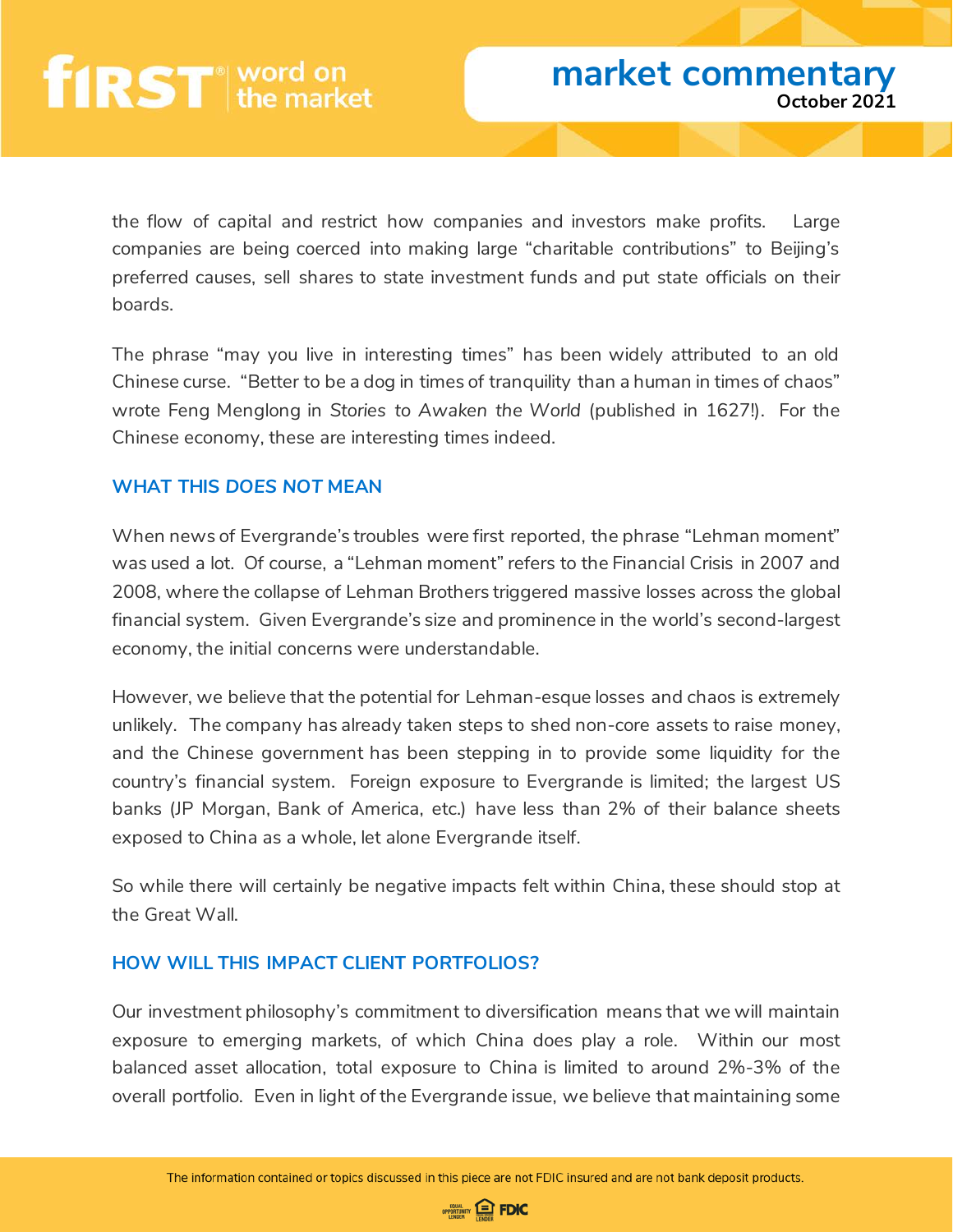## **first** word on

exposure to China is prudent given that a) the country is still growing at one of the fastest clips in the world, and b) it remains the world's second-largest economy.

More broadly, what we own reflects our belief that the macroeconomic picture is one of rising growth, rising interest rates and rising inflation. This "reflationary" environment has historically benefitted cyclical "value" stocks which should lead the market higher from here, though with the potential for some volatility along the way. In preparation, we recently trimmed our overweight allocations to riskier areas of the market in order to manage total portfolio volatility. Overall though, our client portfolios maintain their cyclical orientation.

Within equities, we previously increased our clients' exposure to larger, more developed international markets. We've also made moves to increase exposure to smaller companies in the US and have added targeted exposure to more cyclical areas of the US large cap space. The recent rise in interest rates has caused these areas of the market to outperform on a relative basis over the near term. This just reinforces our position that cyclical "value" stocks should benefit more than expensive "growth" stocks.

In the fixed income area, we remain focused on more credit-sensitive securities (with less exposure to the more cyclical areas of the market) with shorter maturities as a hedge against potentially rising interest rates. Within the alternative market segments, we have increased our exposure to "real assets" (think commodities and real estate) as a hedge against the potential for higher inflation. We have maintained our exposure to the diversified alternative sector as a hedge against potential market volatility.

The information contained or topics discussed in this piece are not FDIC insured and are not bank deposit products.